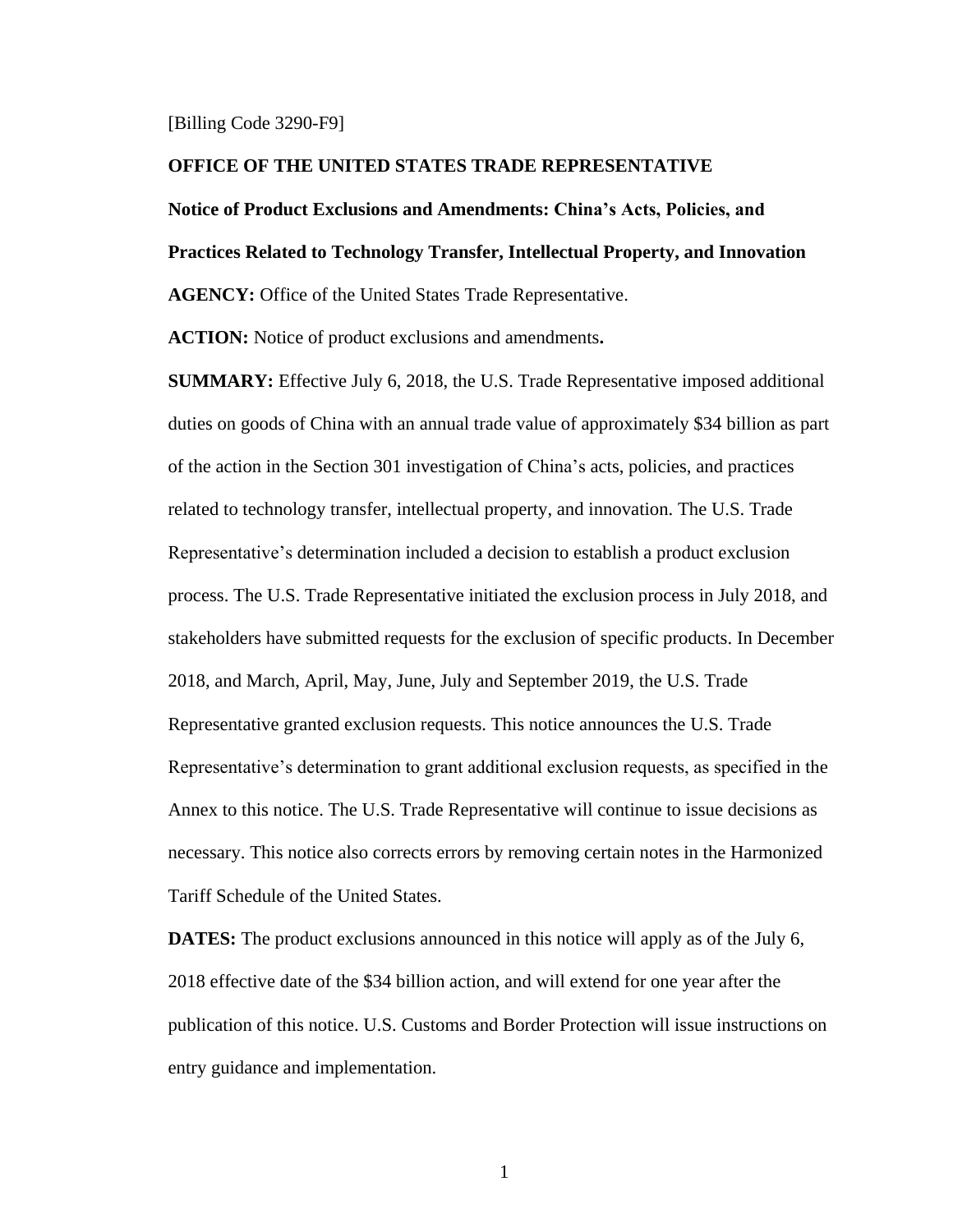**FOR FURTHER INFORMATION CONTACT:** For general questions about this notice, contact Assistant General Counsels Philip Butler or Megan Grimball, or Director of Industrial Goods Justin Hoffmann at (202) 395-5725. For specific questions on customs classification or implementation of the product exclusions identified in the Annex to this notice, contact [traderemedy@cbp.dhs.gov.](mailto:traderemedy@cbp.dhs.gov)

### **SUPPLEMENTARY INFORMATION**:

## **A. Background**

For background on the proceedings in this investigation, please see the prior notices issued in the investigation, including 82 FR 40213 (August 23, 2017), 83 FR 14906 (April 6, 2018), 83 FR 28710 (June 20, 2018), 83 FR 33608 (July 17, 2018), 83 FR 38760 (August 7, 2018), 83 FR 40823 (August 16, 2018), 83 FR 47974 (September 21, 2018), 83 FR 65198 (December 19, 2018), 83 FR 67463 (December 28, 2018), 84 FR 7966 (March 5, 2019), 84 FR 11152 (March 25, 2019), 84 FR 16310 (April 18, 2019), 84 FR 21389 (May 14, 2019), 84 FR 25895 (June 4, 2019), 84 FR 32821 (July 9, 2019), and 84 FR 49564 (September 20, 2019).

Effective July 6, 2018, the U.S. Trade Representative imposed additional 25 percent duties on goods of China classified in 818 8-digit subheadings of the Harmonized Tariff Schedule of the United States (HTSUS), with an approximate annual trade value of \$34 billion. *See* 83 FR 28710. (\$34 billion action.) The U.S. Trade Representative's determination included a decision to establish a process by which U.S. stakeholders may request exclusion of particular products classified within an 8-digit HTSUS subheading covered by the \$34 billion action from the additional duties. The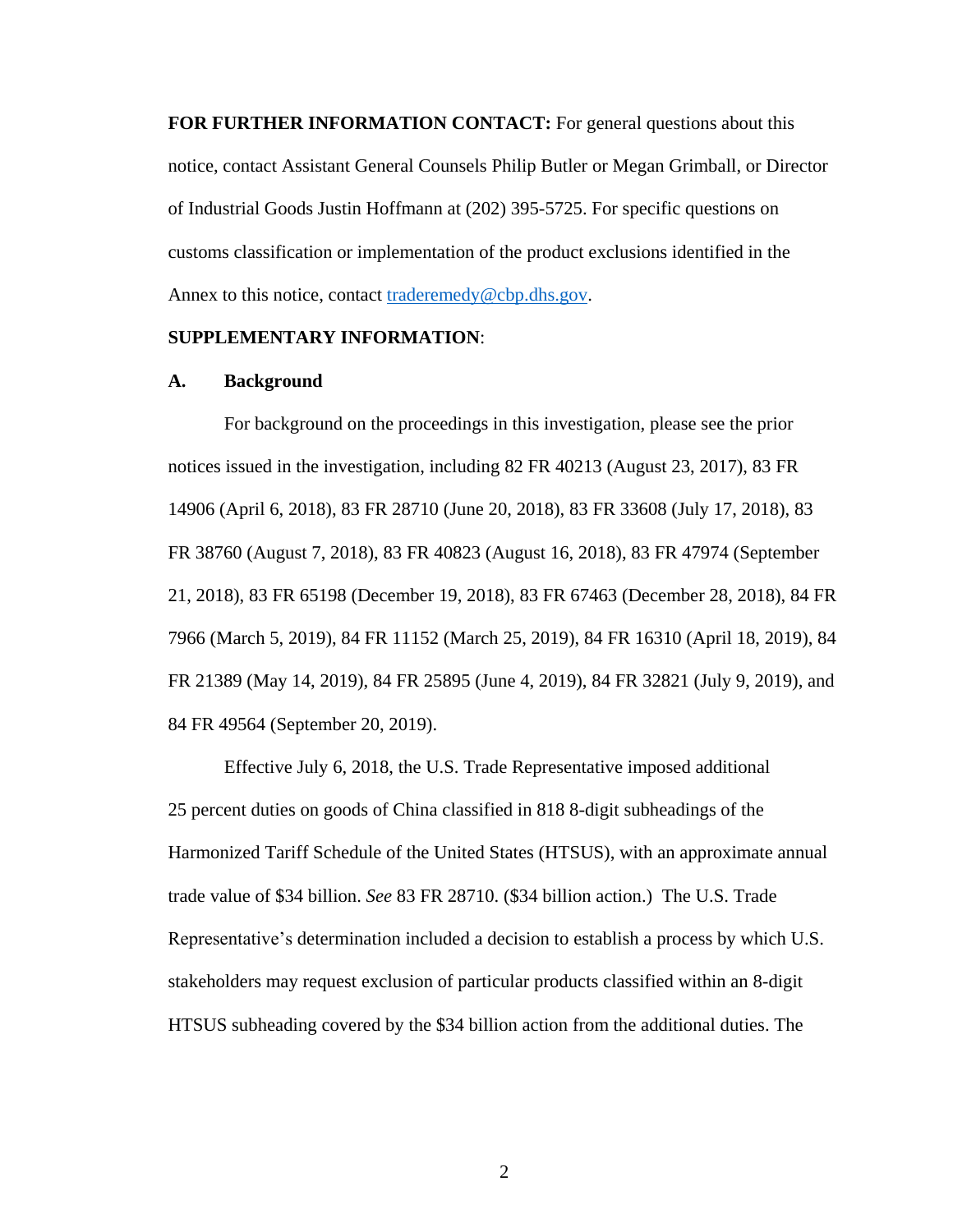U.S. Trade Representative issued a notice setting out the process for the product exclusions, and opened a public docket. *See* 83 FR 32181 (the July 11 notice).

Under the July 11 notice, requests for exclusion had to identify the product subject to the request in terms of the physical characteristics that distinguish the product from other products within the relevant 8-digit subheading covered by the \$34 billion action. Requestors also had to provide the 10-digit subheading of the HTSUS most applicable to the particular product requested for exclusion, and could submit information on the ability of U.S. Customs and Border Protection to administer the requested exclusion. Requestors were asked to provide the quantity and value of the Chinese-origin product that the requestor purchased in the last three years. With regard to the rationale for the requested exclusion, requests had to address the following factors:

- Whether the particular product is available only from China and specifically whether the particular product and/or a comparable product is available from sources in the United States and/or third countries.
- Whether the imposition of additional duties on the particular product would cause severe economic harm to the requestor or other U.S. interests.
- Whether the particular product is strategically important or related to "Made in China" 2025" or other Chinese industrial programs.

The July 11 notice stated that the U.S. Trade Representative would take into account whether an exclusion would undermine the objective of the Section 301 investigation.

The July 11 notice required submission of requests for exclusion from the \$34 billion action no later than October 9, 2018, and noted that the U.S. Trade Representative would periodically announce decisions. In December 2018, the U.S. Trade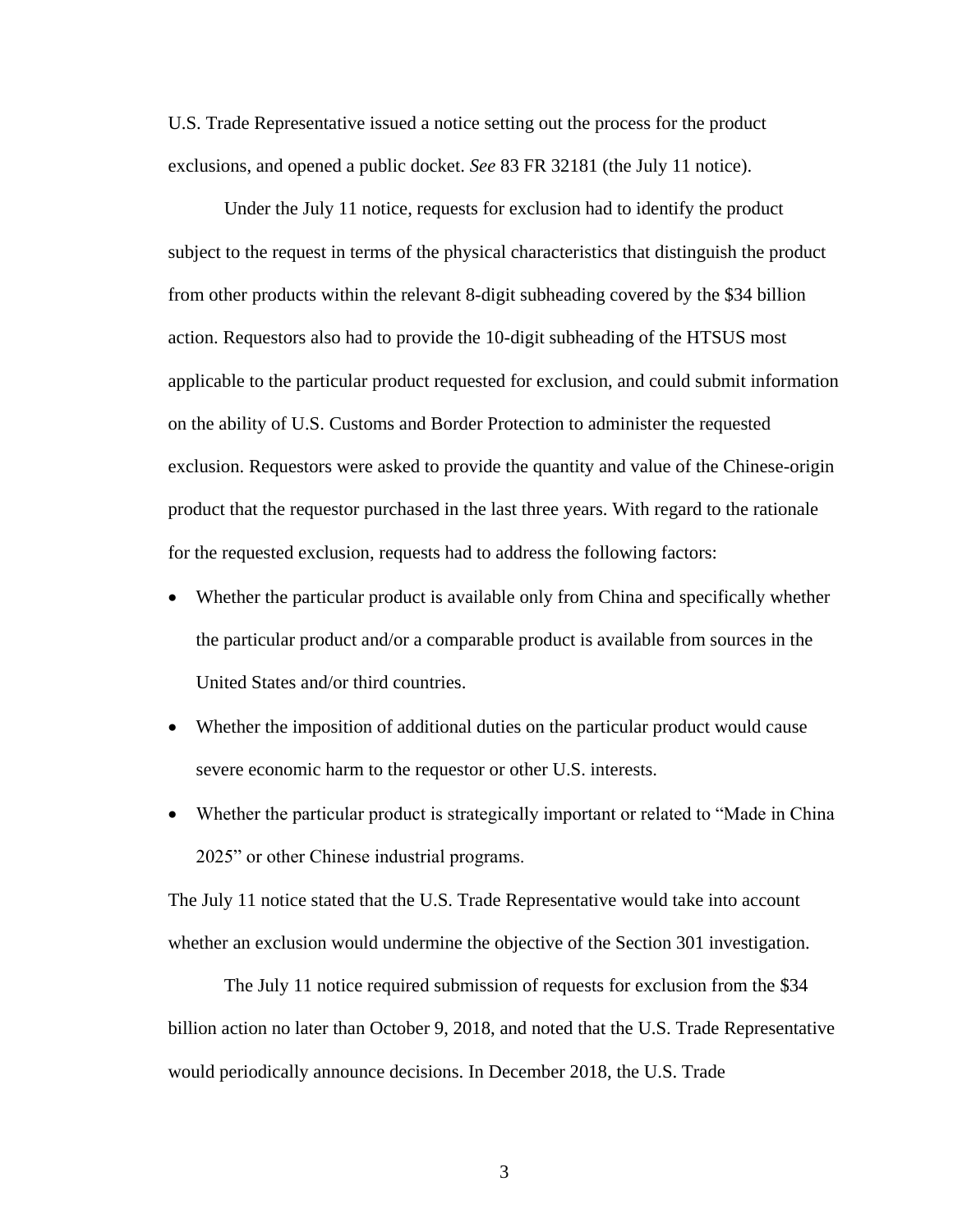Representative granted an initial set of exclusion requests. *See* 83 FR 67463. The U.S. Trade Representative granted additional exclusions in March, April, May, June, July, and September 2019. *See* 84 FR 11152, 84 FR 16310, 84 FR 21389, 84 FR 25895, 84 FR 32821, and 84 FR 49564. The Office of the U.S. Trade Representative regularly updates the status of each pending request and posts the status within the webpages for the respective tariff action they apply to at [https://ustr.gov/issue-areas/enforcement/section-](https://ustr.gov/issue-areas/enforcement/section-301-investigations/tariff-actions)[301-investigations/tariff-actions.](https://ustr.gov/issue-areas/enforcement/section-301-investigations/tariff-actions)

## **B. Determination to Grant Certain Exclusions**

Based on the evaluation of the factors set out in the July 11 notice, which are summarized above, pursuant to sections 301(b), 301(c), and 307(a) of the Trade Act of 1974, as amended, and in accordance with the advice of the interagency Section 301 Committee, the U.S. Trade Representative has determined to grant the product exclusions set out in the Annex to this notice. The U.S. Trade Representative's determination also takes into account advice from advisory committees and any public comments on the pertinent exclusion requests.

As set out in the Annex to this notice, the exclusions are reflected in 92 specially prepared product descriptions, which cover 129 separate exclusion requests.

In accordance with the July 11 notice, the exclusions are available for any product that meets the description in the Annex, regardless of whether the importer filed an exclusion request. Further, the scope of each exclusion is governed by the scope of the 10-digit HTSUS headings and product descriptions in the Annex to this notice, and not by the product descriptions set out in any particular request for exclusion.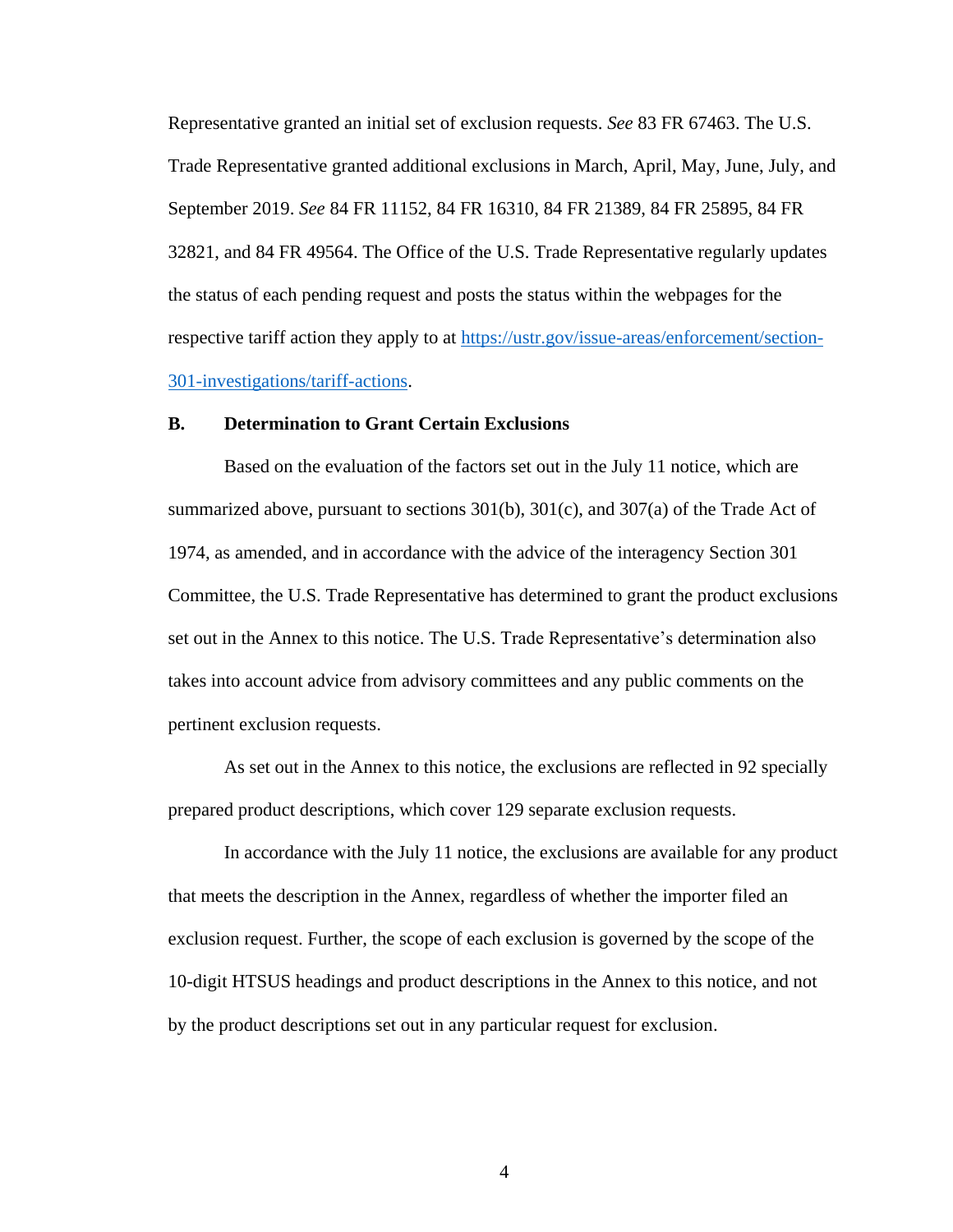Paragraph A, subparagraphs  $(3) - (5)$  are conforming amendments to the HTSUS reflecting the modification made by the Annex to this notice.

Paragraphs B, C, D, and E of the Annex correct errors by removing U.S. notes 20(q)(115), 20(q)(132), 20(q)(133), and 20(q)(216) of subchapter III of chapter 99 of the HTSUS. These notes relate to HTS subheadings covered by other tariff actions, but they were placed in the annex to the notice published at 84 FR 49564 (September 20, 2019), which excluded products under HTS subheadings covered by the \$34 billion action.

As stated in the July 11 notice, the exclusions will apply as of the July 6, 2018 effective date of the \$34 billion action, and extend for one year after the publication of this notice. U.S. Customs and Border Protection will issue instructions on entry guidance and implementation.

The U.S. Trade Representative will continue to issue determinations on pending requests on a periodic basis.

Joseph Barloon General Counsel Office of the U.S. Trade Representative.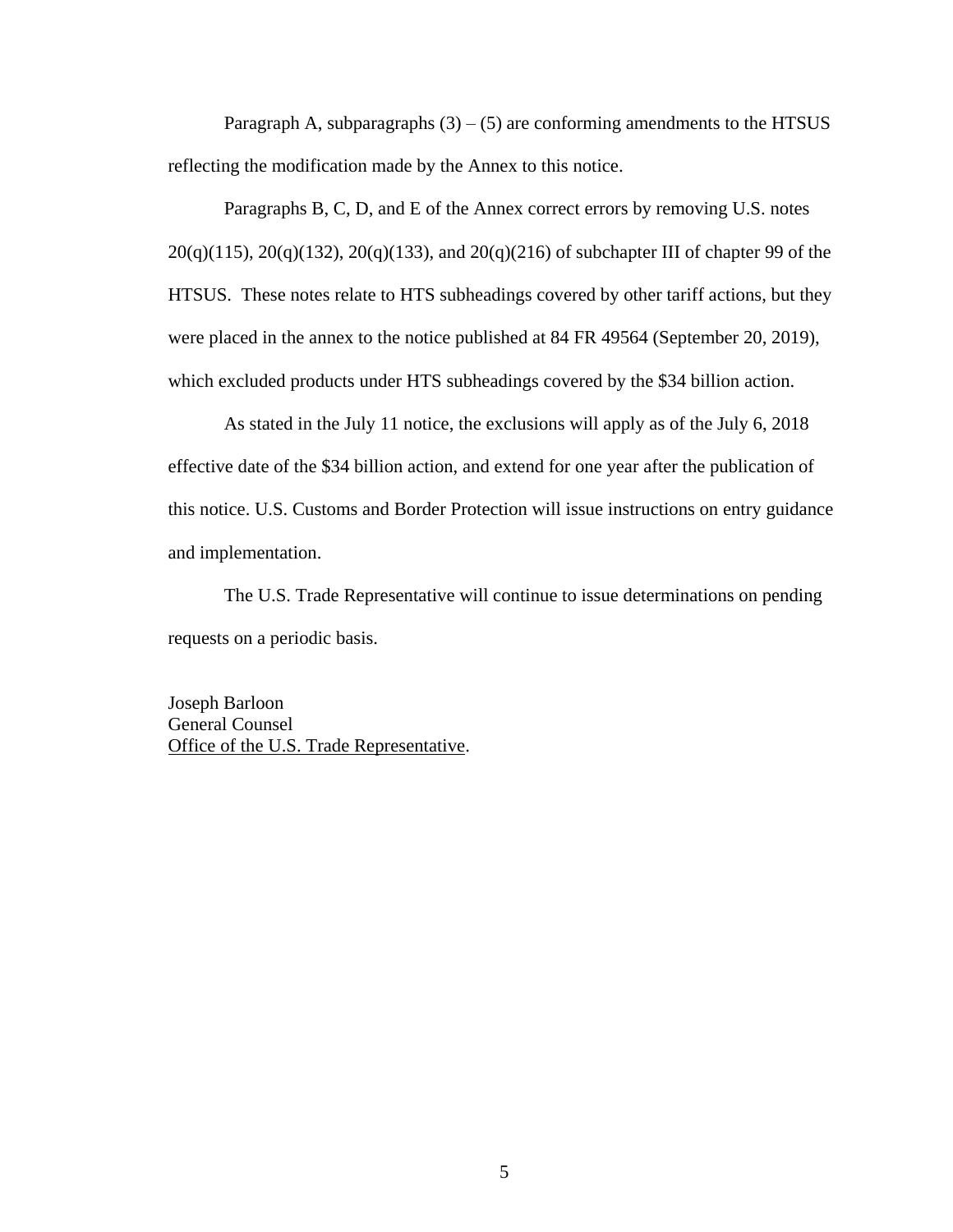# **ANNEX**

- A. Effective with respect to goods entered for consumption, or withdrawn from warehouse for consumption, on or after 12:01 a.m. eastern daylight time on July 6, 2018, subchapter III of chapter 99 of the Harmonized Tariff Schedule of the United States (HTSUS) is modified:
- 1. by inserting the following new heading 9903.88.19 in numerical sequence, with the material in the new heading inserted in the columns of the HTSUS labeled "Heading/Subheading", "Article Description", and "Rates of Duty 1-General", respectively:

| Heading/<br><b>Subheading</b> | <b>Article Description</b>                     | <b>Rates of Duty</b> |                |  |
|-------------------------------|------------------------------------------------|----------------------|----------------|--|
|                               |                                                |                      |                |  |
|                               |                                                | General              | <b>Special</b> |  |
| "9903.88.19"                  | Articles the product of China, as provided for |                      |                |  |
|                               | in U.S. note 20(x) to this subchapter, each    |                      |                |  |
|                               | covered by an exclusion granted by the U.S.    |                      |                |  |
|                               |                                                | The duty             |                |  |
|                               |                                                | provided in          |                |  |
|                               |                                                | the                  |                |  |
|                               |                                                | applicable           |                |  |
|                               |                                                | subheading"          |                |  |

2. by inserting the following new U.S. note  $20(x)$  to subchapter III of chapter 99 in numerical sequence:

" $(x)$  The U.S. Trade Representative determined to establish a process by which particular products classified in heading 9903.88.01 and provided for in U.S. notes 20(a) and 20(b) to this subchapter could be excluded from the additional duties imposed by heading 9903.88.01. See 83 Fed. Reg. 28710 (June 20, 2018) and 83 Fed. Reg. 32181 (July 11, 2018). Pursuant to the product exclusion process, the U.S. Trade Representative has determined that the additional duties provided for in heading 9903.88.01 shall not apply to the following particular products, which are provided for in the enumerated statistical reporting numbers:

- (1) Unlimited rotary acting hydraulic motors, gear type, valued at \$70 or more but not exceeding \$75 each (described in statistical reporting number 8412.29.8015)
- (2) Modules containing three single-stage, single-suction, frame-mounted centrifugal pumps for liquids, with mechanical seals, with discharge outlets under 4 cm in diameter (described in statistical reporting number 8413.70.2022)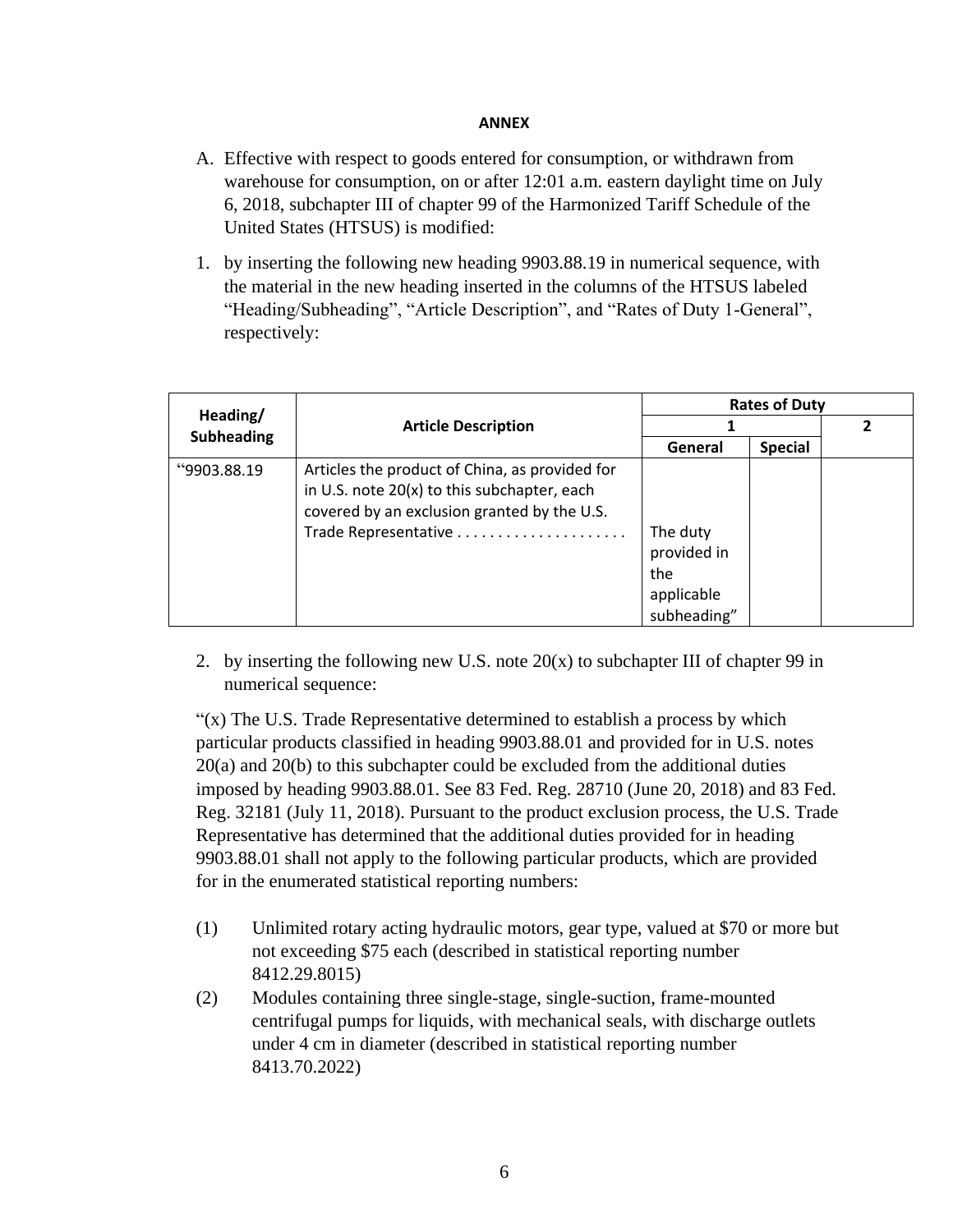- (3) Load limiters for water pumps inserted into start/stop internal combustion engines (described in statistical reporting number 8413.91.1000)
- (4) Stainless steel bushings, having a twelve sided outer surface, designed to fit onto a fuel vapor impeller of a kind used for automotive fuel injectors (described in statistical reporting number 8413.91.1000)
- (5) Steel rings with an external diameter not greater than 18 mm designed for use in air conditioning compressors (described in statistical reporting number 8414.90.4140)
- (6) Quench casings for furnace burners (described in statistical reporting number 8417.90.0000)
- (7) Formed sheet metal guards suitable for attachment to drying rollers in papermaking machinery (described in statistical reporting number 8419.90.2000)
- (8) Chemically etched dies of steel, steel-rule cutting dies, movable magnetic dies, embossing folders and plastic embossing diffusers, of a kind used in manually-powered roller machines for etching or stenciling a single sheet of cardstock, paper, leather, flexible magnet, plastics, metallic foil, vellum, felt or fabric, such sheets measuring not more than 50.8 cm in width or length (described in statistical reporting number 8420.99.9000)
- (9) Water filtering apparatus, each valued not over \$1.50 (described in statistical reporting number 8421.21.0000)
- (10) Liquid treatment process modules designed to separate ethylene dichloride (EDC) from an EDC/water/acid solution, containing an EDC decanter, heat exchangers and pumps, measuring not over 23 meters by 23 meters by 25 meters (described in statistical reporting number 8421.29.0065)
- (11) Chlorine absorption process modules designed to dissolve chlorine gas, produced through the interaction of salt water and hydrochloric acid, in a liquid, measuring not over 35 meters by 23 meters by 26 meters (described in statistical reporting number 8421.39.8040)
- (12) Gas treatment process modules, each containing a methylenediphenyl diamine (MDA) vent scrubber and nitrogen gas stripping column, designed to use aniline to filter MDA from the nitrogen gas stripping column, measuring not over 26 meters by 21 meters by 17 meters (described in statistical reporting number 8421.39.8040)
- (13) Gas treatment process modules, each containing a reactor vent scrubber designed to scrub evaporated phosgenation reaction liquid with chlorobenzene, measuring not over 26 meters by 22 meters by 22 meters (described in statistical reporting number 8421.39.8040)
- (14) Gas treatment process modules, each containing scrubbers and decomposers designed to remove hazardous gases on the surface of packing in packed columns, measuring not over 21 meters by 17 meters by 36 meters (described in statistical reporting number 8421.39.8040)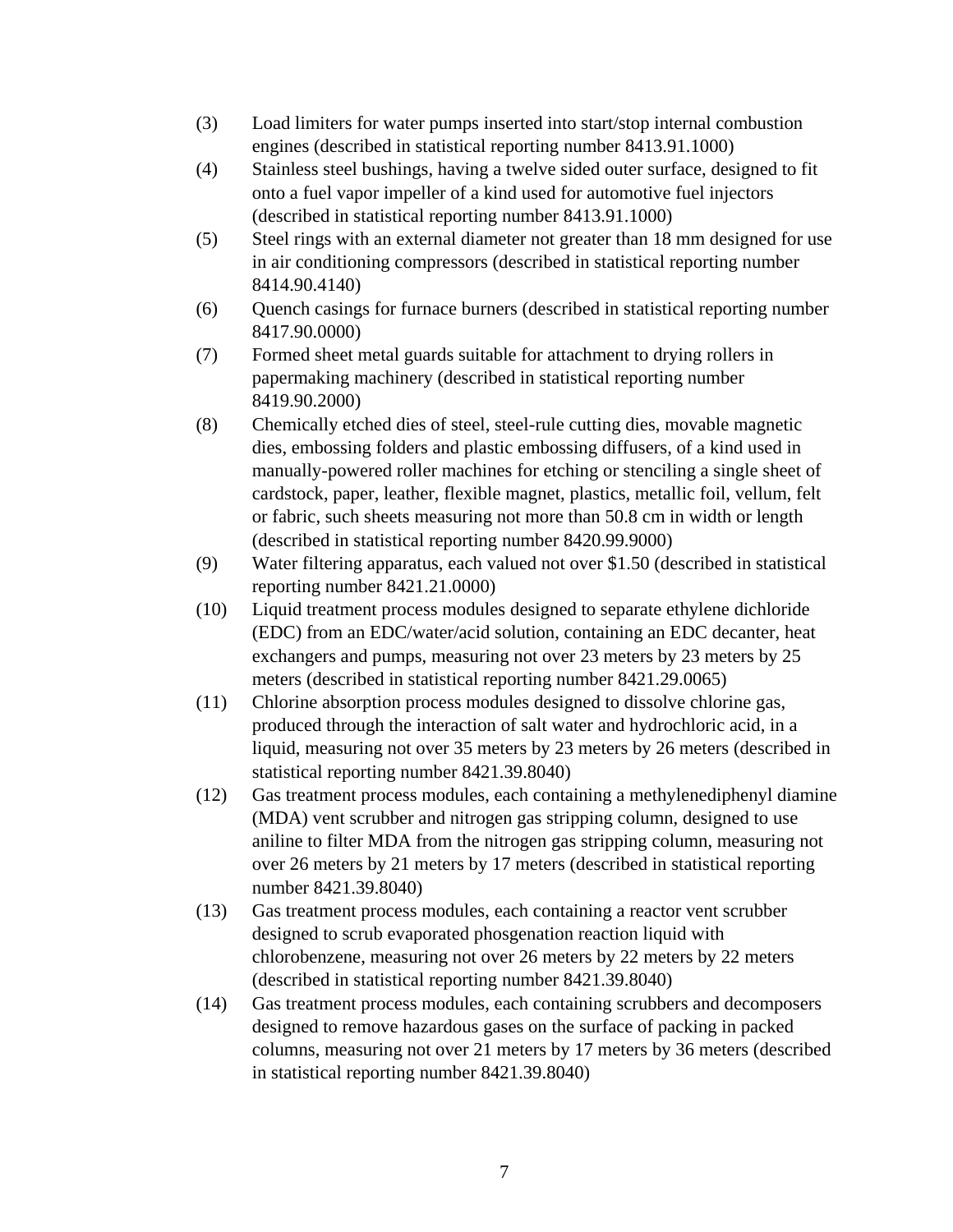- (15) Methylene diphenyl diisocyanate (MDI) isomers separation process modules designed to purify MDI gas, measuring not over 24 meters by 21 meters by 22 meters (described in statistical reporting number 8421.39.8040)
- (16) Modules, each consisting of a carbon dioxide (CO2) stripper and heat exchangers designed to remove CO2 from solutions to produce 1-Ethyl-3-(3 dimethylaminopropyl) carbodiimide (EDC), measuring not over 20 meters by 20 meters by 17 meters (described in statistical reporting number 8421.39.8040)
- (17) Process modules containing activated carbon absorbers designed to absorb volatile organic compounds, measuring not over 21 meters by 20 meters by 15 meters (described in statistical reporting number 8421.39.8040)
- (18) Thermal oxidizer modules (TOx) designed to destroy hazardous compounds in water vapors, gases and liquids produced during the ethylene dichloride (EDC) and methylene diphenyl isocyanate (MDI) production processes, containing a combustion chamber and scrubber for conversion of nitrogen oxide (NOX) to nitrogen (N2), measuring not over 35 meters by 20 meters by 14 meters (described in statistical reporting number 8421.39.8040)
- (19) Thermal oxidizer modules (TOx) designed to destroy hazardous compounds in water vapors, gases and liquids produced during the ethylene dichloride (EDC) and methylene diphenyl isocyanate (MDI) production processes, containing a combustion chamber and scrubber for conversion of nitrogen oxide (NOX) to nitrogen (N2), measuring not over 31 meters by 24 meters by 20 meters (described in statistical reporting number 8421.39.8040)
- (20) Operator riding self-propelled aerial work platforms of a kind described in statistical note 1 to chapter 84, powered by an electric motor, with a load capacity not exceeding 1,400 kg (described in statistical reporting number 8427.10.8020)
- (21) Tractor shovel loaders, each with 4 wheel drive, a bucket capacity of at least 2.9 m<sup>3</sup> but under 3.8 m<sup>3</sup>, engine of 168 kW to 180 kW, operating weight of 19.1 t (42,000 lbs.) (described in statistical reporting number 8429.51.1035)
- (22) Cement retainer assemblies with diameter of 4.5 cm or more but not exceeding 51 cm and length of 30.5 cm or more but not exceeding 72 cm, composed of cylindrical cast iron components, nitrile rubber seal and brass back-up rings, suitable for use solely or principally with the machinery of subheadings 8430.41 or 8430.49 (described in statistical reporting number 8431.43.8060)
- (23) Snow plow blades and frames therefor (described in statistical reporting number 8431.49.9095)
- (24) Wheel and tire assemblies, each having a wheel of plastics no more than 20 cm in diameter and 16 cm in width and having a tire of rubber no more than 40 cm in diameter and 16 cm in width (described in statistical subheading 8432.90.0020)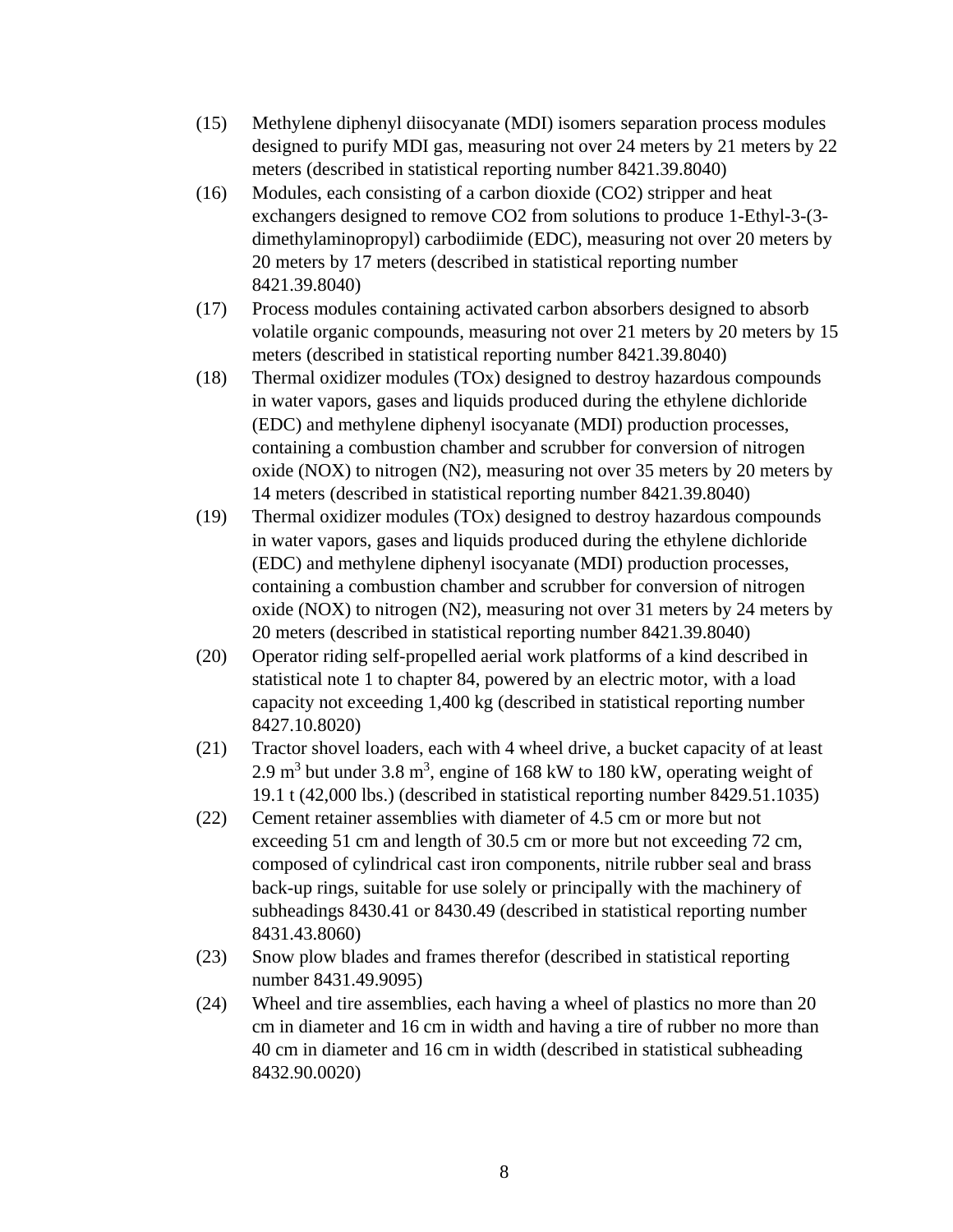- (25) Assemblies of parts of seeders for transmitting mechanical hand motions to the gate mechanism for starting, adjusting and stopping the flow of seeds (described in statistical reporting number 8432.90.0060)
- (26) Parts of fertilizer distributors (described in statistical reporting number 8432.90.0060)
- (27) Wheels, of plastics, each wheel being not more than 16 cm in diameter and not more than 8 cm in width (described in statistical reporting number 8432.90.0060)
- (28) Complete pulp making mills, including pulping machinery, screening machinery, cleaning machinery, settling tanks, pumps and filters, each mill valued in its entirety at more than \$2 million and less than \$4 million (described in statistical reporting number 8439.10.0010)
- (29) Complete sections of paper or paperboard making machines, whether or not assembled, for forming (transforming a slurry into a solid sheet) paper or paperboard (described in statistical reporting number 8439.99.1000)
- (30) Subassemblies of the pressing and forming sections of paper or paperboard making machines, whether or not assembled, for assisting in replacement of rollers and fabric (described in statistical reporting number 8439.99.1000)
- (31) Sizer nip rolls of steel and cast iron with polymer cover for finishing paper or paperboard (described in statistical reporting number 8439.99.5000)
- (32) Stapler-stackers of printer units of subheading 8443.32.10, and parts thereof (described in statistical reporting number 8443.99.2050)
- (33) Machines for cold forming light-gauge coiled steel (such steel 0.35 cm or more but not exceeding 0.61 cm in thickness) into corrugated or other multiribbed panels (such panels 91.4 cm in width) by progressively passing the steel through at least 15 but no more than 20 shaped rolls and cutting to length with a hydraulic shear (described in statistical reporting number 8455.22.0000)
- (34) Vertical turret lathes, each weighing more than 10,000 kg (described in statistical reporting number 8458.99.1050)
- (35) Machines for slitting metal, numerically controlled, new, each weighing over 2,200 kg but not over 2,300 kg (described in statistical reporting number 8462.31.0080)
- (36) Glass-working machines, numerically controlled, each valued over \$50,000 (described in statistical reporting number 8464.90.0110)
- (37) Woodworking planers with two-knife cutter heads, other than for working in the hand, valued not over \$200 each (described in statistical reporting number 8465.92.0034)
- (38) Edge belt sanders, each valued under \$150, other than for working in the hand, designed for a belt width not over 16 cm (described in statistical reporting number 8465.93.0030)
- (39) Machines for extruding rubber or plastics utilizing two successive singlescrew apparatus (described in statistical reporting number 8477.20.0005)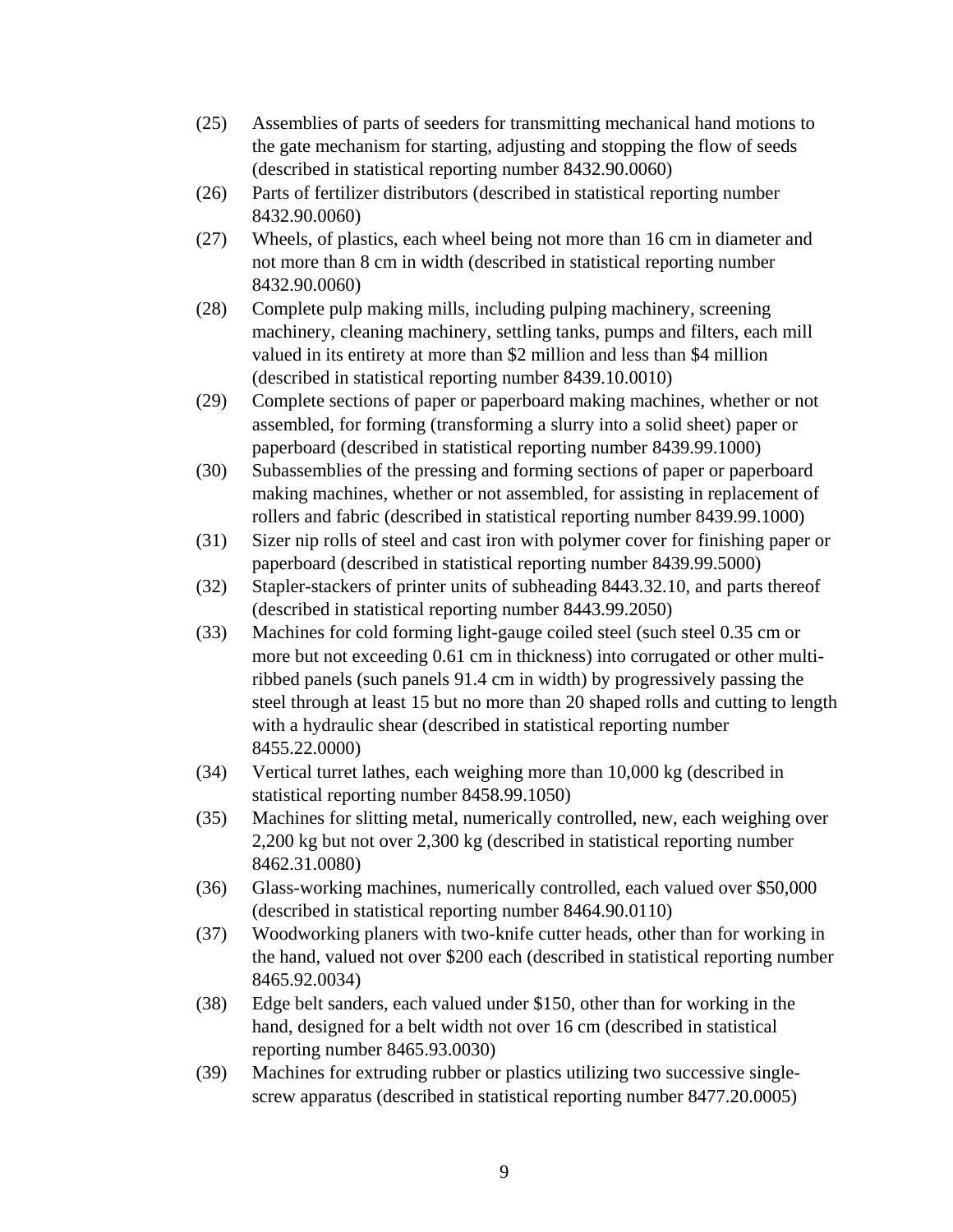- (40) Extrusion machines for processing rubber, twin-screw type, designed to produce inner liners for tires (described in statistical reporting number 8477.20.0015)
- (41) Machines for cutting plastics, electrically powered, valued not over \$300 per unit (described in statistical reporting number 8477.80.0000)
- (42) Crushing or grinding machines, not used in the manufacture of beverages or crushing of mineral substances, each valued at more than \$10,000 (described in statistical reporting number 8479.82.0080)
- (43) Safety valves, of brass or bronze, containing a fusible element to automatically close the valve at a set temperature, each valued not over \$5 (described in statistical reporting number 8481.40.0000)
- (44) Foot valve housings, of a kind incorporated in paint spraying apparatus, with no external measurement greater than 5 cm (described in statistical reporting number 8481.90.9060)
- (45) Needle roller bearings having an inside diameter of 2.54 cm, an outside diameter of 3.33 cm and a width of 3.81 cm and having cylindrical rollers of a uniform diameter not exceeding 5 mm and having a length which is at least three times the diameter (described in statistical reporting number 8482.40.0000)
- (46) DC electric motors, of an output of less than 18.65 W, other than brushless, measuring less than 38 mm in diameter (described in statistical reporting number 8501.10.4060)
- (47) DC gear motor of an output exceeding 37.5 W but not exceeding 74.6 W, with a spring coupling mechanism, an output shaft and a locking connector (described in statistical reporting number 8501.31.2000)
- (48) DC motor of an output exceeding 37.5 W but not exceeding 74.6 W, an actuator with an adjustable rod end with bushing, a bushing for rear mounting, a power cable and a connector (described in statistical reporting number 8501.31.2000)
- (49) Wound field two-speed DC motors and permanent magnet brushed DC motors, of an output exceeding 67 W but not exceeding 69 W, valued \$8 or more but not exceeding \$17 each (described in statistical reporting number 8501.31.2000)
- (50) DC motors, electronically commutated, three-phase, eight-pole of a kind used in HVAC systems, of an output of 750 W, valued not over \$100 each (described in statistical reporting number 8501.31.6000)
- (51) Multi-phase AC motors, of an output not exceeding 110 W, other than gear motors (described in statistical reporting number 8501.51.4040)
- (52) AC motors, multi-phase, of an output exceeding 14.92 kW or more but not exceeding 75 kW , not of a kind used in civil aircraft (described in statistical reporting number 8501.52.8040)
- (53) AC multi-phase motors, each with an output exceeding 450 kW, fitted with pulleys and brakes (described in statistical reporting number 8501.53.8060)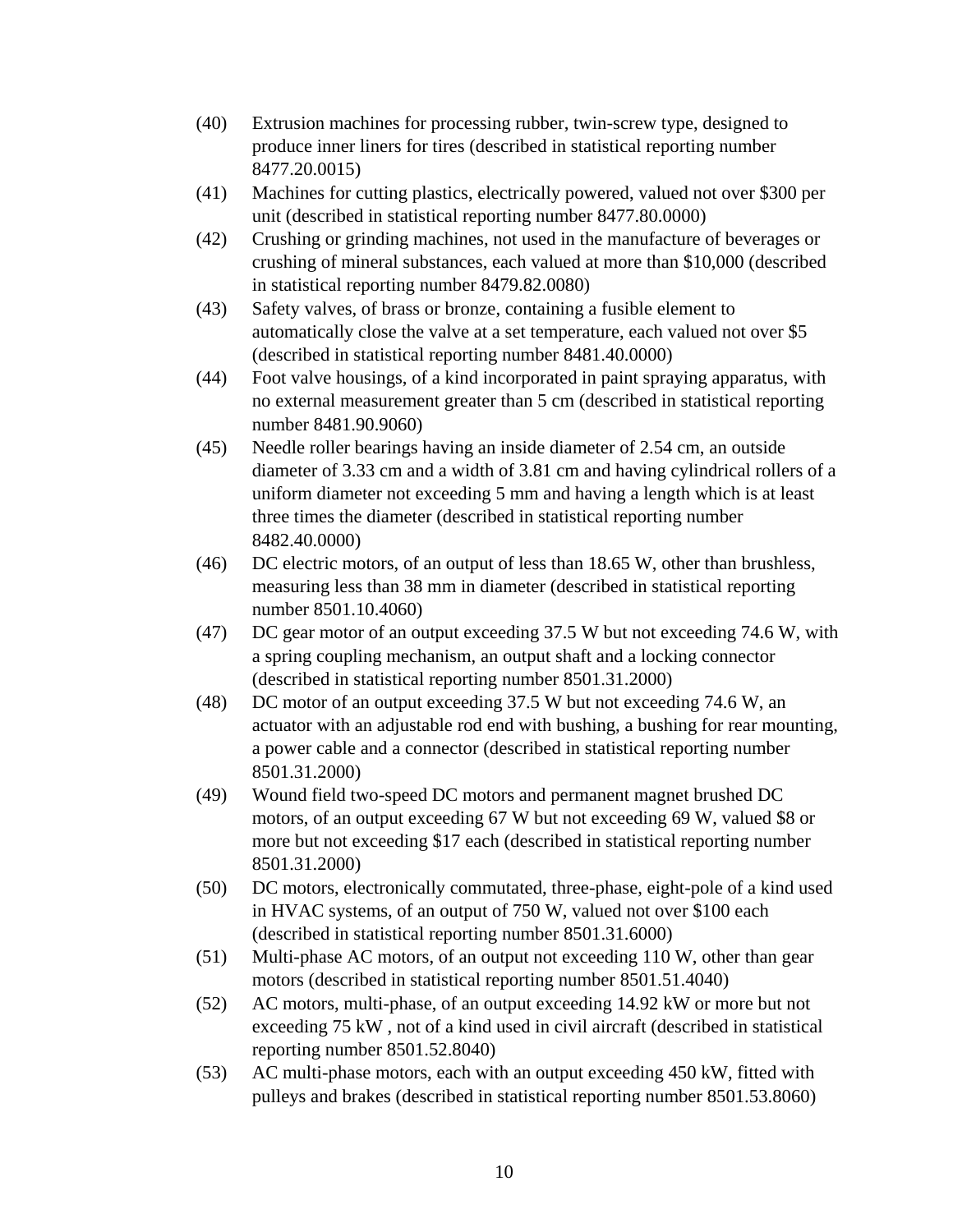- (54) AC generators (alternators) with output exceeding 75 kVA but not exceeding 375 kVA, designed for electric generating sets of heading 8502 (described in statistical reporting number 8501.62.0000)
- (55) Speed drive controllers for electric motors, designed for use in vehicles using electric motors for propulsion, including but not limited to material handling equipment, golf carts, sweeper scrubbers and aerial lifts, with a value of \$50.00 or more but not exceeding \$700.00 (described in statistical reporting number 8504.40.4000)
- (56) Plastic cases designed to contain 9V alkaline cells, measuring 6.35 cm by 13.34 cm by 3.18 cm, with button connectors (described in statistical reporting number 8506.90.0000)
- (57) Soldering stations, consisting of a benchtop power source, a hand piece, a power cord and work stand, operating by the power source providing electric radio frequency current to heat the hand piece (described in statistical reporting number 8515.19.0000)
- (58) Radio remote control apparatus of a kind suitable for opening or closing gates (described in statistical reporting number 8526.92.5000)
- (59) Printed circuit board assemblies, measuring 27.94 cm in length, 17.78 cm in width and 5.08 cm in height, of a kind used in radio remote controller apparatus for radio remote control of machinery, comprising a copper base to which are attached two capacitors, sixteen relays, sixteen varistors, two rows of terminal block connectors, two fuses in black housings with flat-head screw slots on top and an LED number display (described in statistical reporting number 8529.90.1660)
- (60) Aluminum feed horn assemblies measuring 8.4 cm in length and 5.1 cm in diameter, with operating frequencies of 17.8 to 20.2 GHz (receive) and 28 to 30 GHz (transmit), valued at \$2.75 or more but not exceeding \$2.85 each (described in statistical reporting number 8529.90.9900)
- (61) Aluminum electrolytic fixed capacitors, exceeding 51 mm in diameter, each valued over \$6.50 but not over \$8 (described in statistical reporting number 8532.22.0085)
- (62) Multi-layer ceramic, temperature-stable capacitors (temperature coefficient 5XR), with 47 microfarad capacitance, measuring 2 mm by 1.25 mm by 1.25 mm, valued at \$0.08 or more but not exceeding \$0.12 per piece (described in statistical reporting number 8532.24.0020)
- (63) Fixed electrical carbon film resistors, not designed for surface mounting by contact, having two leads, with a power handling capacity not over 1 W (described in statistical reporting number 8533.10.0065)
- (64) Wirewound fixed electrical resistors with a power handling capacity not over 20 W, and with a core of glass, ceramic or metal oxide file (described in statistical reporting number 8533.21.0080)
- (65) Thermistors of ceramic metal oxide, each with two leads (described in statistical reporting number 8533.21.0090)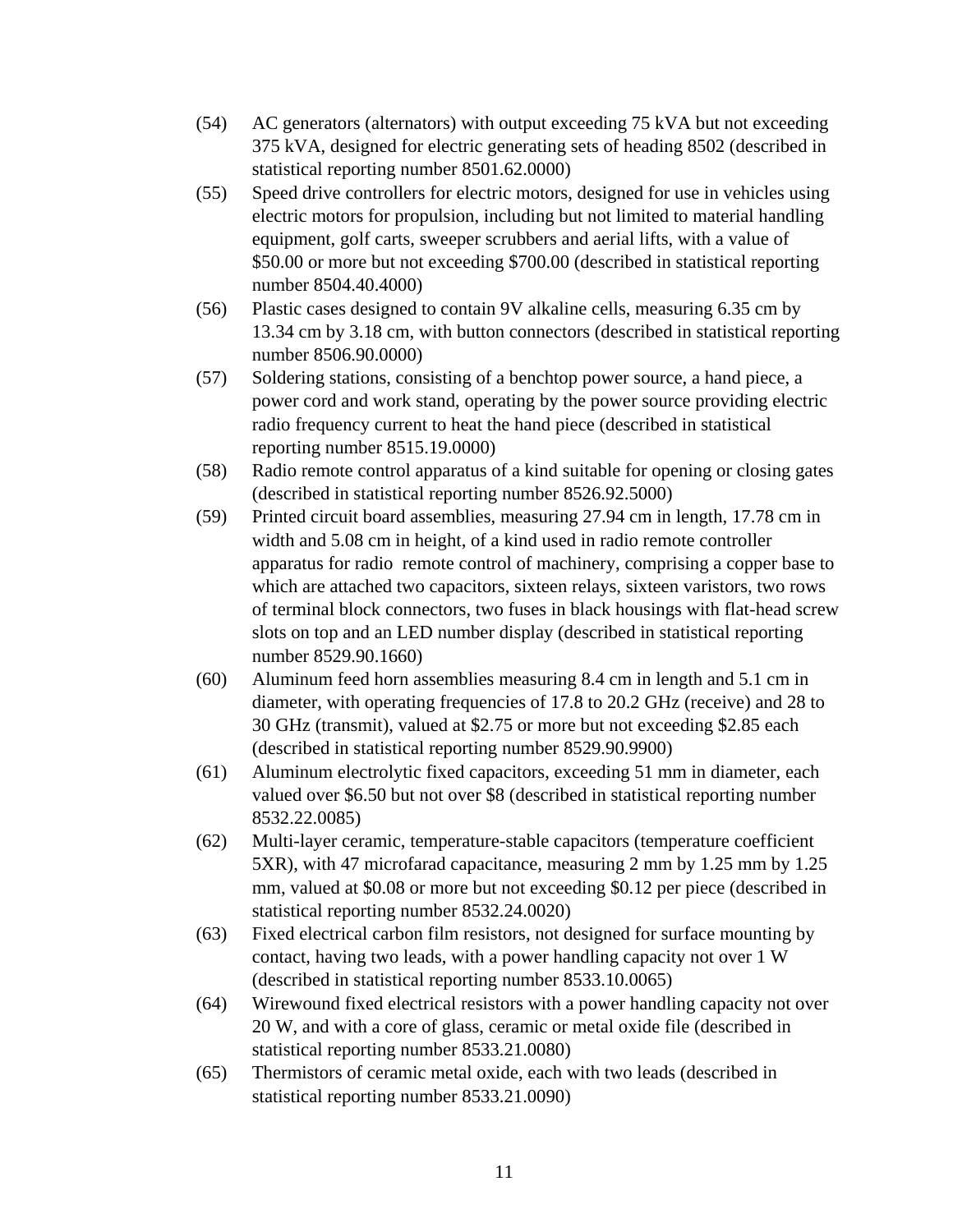- (66) Contact sensors, of a kind used to detect the pressing and releasing of an automotive accelerator pedal, comprising a ceramic board and a rotor housed in a molded plastics body, which together create a potentiometer (rheostat) controlling the actuation of the engine throttle, valued at \$6.70 or more but not exceeding \$7.55 per piece (described in statistical reporting number 8533.40.8040)
- (67) Motor overload protectors, in 1 pole, 2 pole or 3 pole configurations, with electric current load ratings up to 60 A, measuring 19 mm or more but not exceeding 57 mm in height, 102 mm in length, and 76 mm in width, and valued at \$6.00 or more but not exceeding \$8.40 per piece (described in statistical reporting number 8536.30.4000)
- (68) Three-pole contactors, operating at 12 to 60 V, with a plastics housing enclosing three movable, silver cadmium oxide contacts (normally open only) rated at 50 A or more but not exceeding 60 A, an electromagnetic coil, a coil spring, coil terminals, polyester actuator, stationary terminals supported by a polyester component, a coil dust cover and an optional insert for an auxiliary switch, valued at \$9.00 or more but not exceeding \$10.00 per piece (described in statistical reporting number 8536.41.0045)
- (69) Rotary switches for a voltage not exceeding 1,000 V, rated at not over 5 A, containing an aluminum shaft in a push-button actuator connected to a nylon housing containing a printed circuit board (described in statistical reporting number 8536.50.9020)
- (70) Momentary contact push-button switches rated at 9 V or more but not exceeding 16 V and not over 50mA, with no dimension exceeding 70 mm (described in statistical reporting number 8536.50.9031)
- (71) Push-button and proximity switches rated at not over 5 A, designed for automotive gearshift applications, with or without connectors (described in statistical reporting number 8536.50.9033)
- (72) Push-button switches rated at over 5 A but not exceeding 20 A, each article having external connections permitting the switch to be wired in either normally open or normally closed configuration (described in statistical reporting number 8536.50.9035)
- (73) Rocker switches, for a current of 16 A or more but not exceeding 20 A (described in statistical reporting number 8536.50.9065)
- (74) Switches for domestic clothes dryers, valued over 35 cents but not over 40 cents each (described in statistical reporting number 8536.50.9065)
- (75) Switches incorporated into latches for domestic appliances, valued over \$ 0.90 but not over \$1.25 each (described in statistical reporting number 8536.50.9065)
- (76) BNC straight radio frequency (RF) male-pin cylindrical connector/terminator plugs, for a voltage not exceeding 1,000 V, with impedance of 51 ohms, rated up to 1 W, measuring not over 29 mm long by 15 mm in diameter (described in statistical reporting number 8536.69.4010)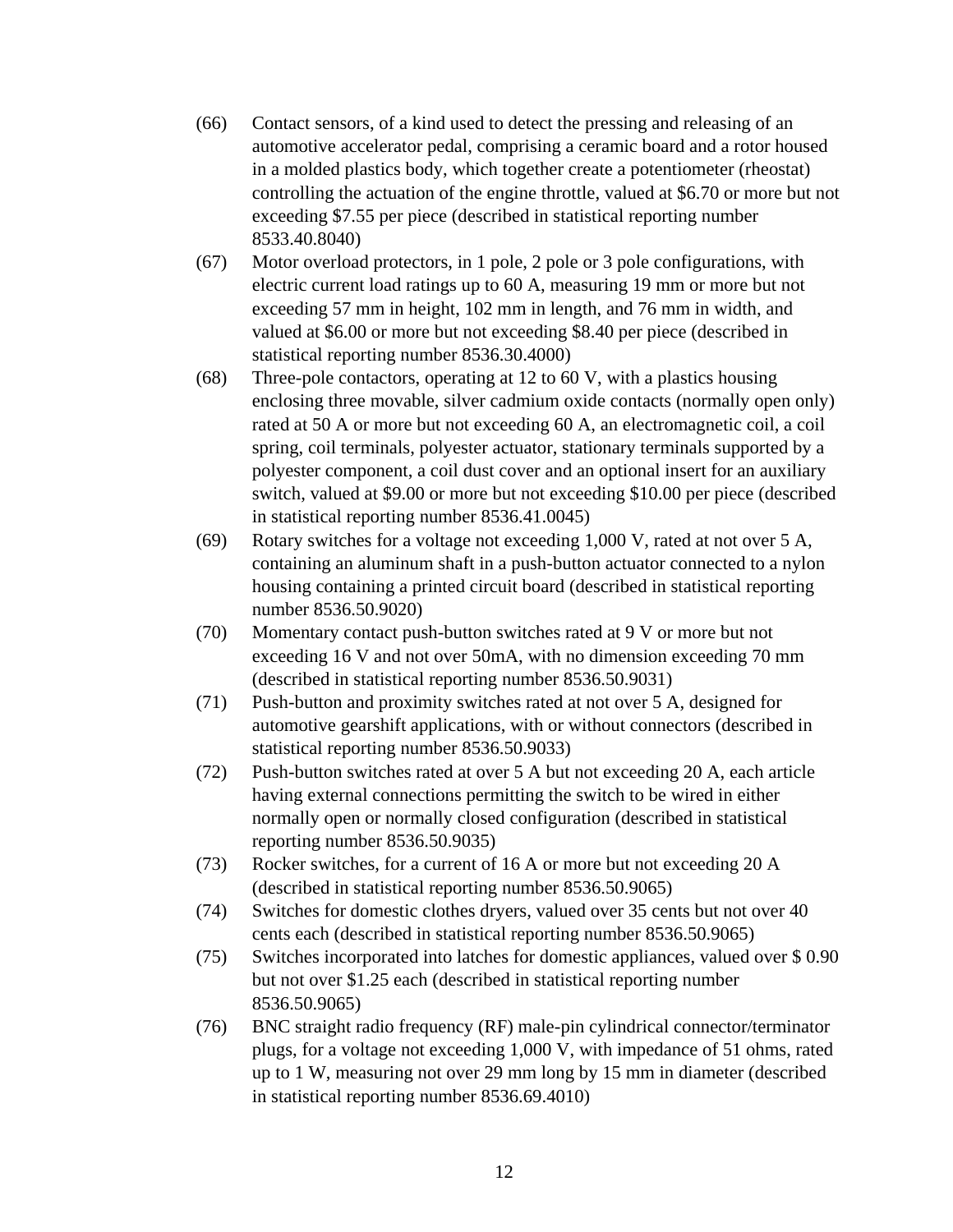- (77) Electrical connectors, for a voltage not exceeding 1,000 V, of a kind used to make electrical connections in ballast lighting (described in statistical reporting number 8536.90.4000)
- (78) Enclosures of alloy steel, containing all the electrical components for underground mining machinery, such enclosures weighing more than 15 t (described in statistical reporting number 8538.10.0000)
- (79) Polycarbonate cap-shaped covers capable of fitting over a raised control button such as that located on an electronic pet-collar apparatus, each cover 0.39 mm in diameter and 0.134 mm in height (described in statistical reporting number 8538.90.6000)
- (80) Bodies of gas circuit breakers for electrical utilities, with installed interrupters, each weighing more than 800 kg (described in statistical reporting number 8538.90.8120)
- (81) Wiring sets for golf carts with electric motor for propulsion (described in statistical reporting number 8544.30.0000)
- (82) Insulated three conductor cables of copper, for a voltage exceeding 1,000 V, for subsea use, of a length exceeding 3.5 km and weighing over 90 t (described in statistical reporting number 8544.60.4000)
- (83) Digital optical fiber cables, with connectors, of a length exceeding 0.5 m but not exceeding 4.0 m (described in statistical reporting number 8544.70.0000)
- (84) Gearhead assemblies and parts thereof, for use in civil aircraft other than by the Department of Defense or the United States Coast Guard, each valued not over \$90 (described in statistical reporting number 8803.30.0030)
- (85) Output carriers, of passivated stainless steel, having a gear measuring 36.754 mm in length and 33.782 mm in diameter, with 17 teeth each of a maximum circular thickness of 0.8306 mm, of a kind used in a gearhead assembly for the high-lift system of aircraft, for use in civil aircraft other than by the Department of Defense or the United States Coast Guard (described in statistical reporting number 8803.30.0030)
- (86) Flexible pressure sensitive LCD panel display devices used as a surface for electronic writing (described in statistical reporting number 9013.80.7000)
- (87) Therapeutic mouthpieces, of silicone and polycarbonate plastics, having embedded infrared (880 nm) and red (660 nm) LED lights, of a kind used for radiating the upper and lower gum lines within the mouth, valued at \$45 or more but not over \$50 each (described in statistical reporting number 9018.20.0040)
- (88) Negative pressure wound therapy systems (described in statistical reporting number 9018.90.7560)
- (89) Combined positron emission tomography/computed tomography (PET/CT) scanners which utilize multiple PET gantries (frames) on a common base (described in statistical reporting number 9022.12.0000)
- (90) Programmable DC electronic load instruments capable of presenting a constant load to a device, such as constant resistance, constant voltage,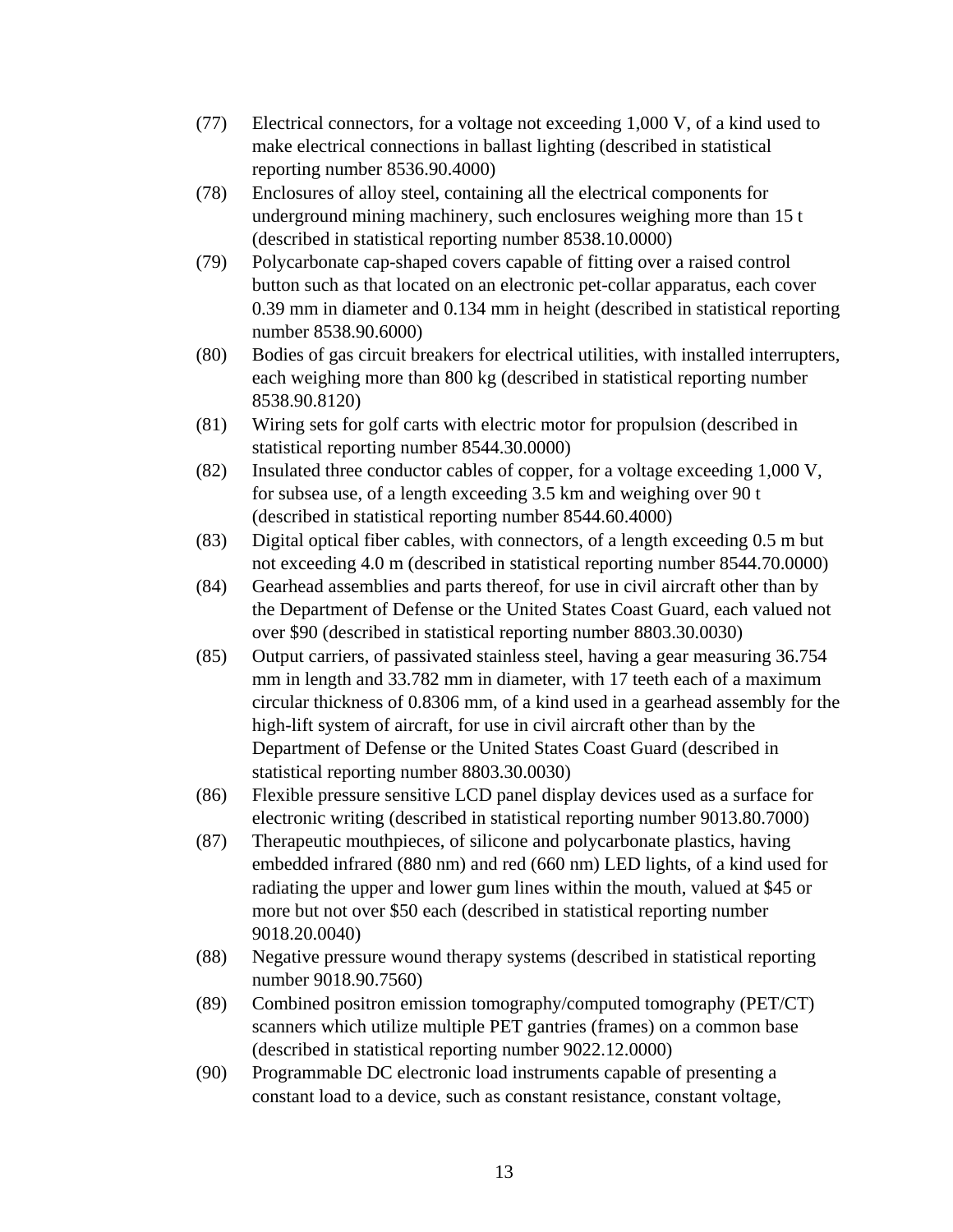constant current, or constant power, weighing more than 4 kg but less than 8 kg (described in statistical reporting number 9030.33.3800)

- (91) Current probes for oscilloscopes (described in statistical reporting number 9030.90.8911)
- (92) Booths, measuring 61 cm in width, 70 cm in length and 94.5 cm in height, with integrated cooling fans and an LCD display with touch-pad controller, of a kind used to demonstrate and assess the effects of alternative lighting conditions on surface colors (described in statistical reporting number 9031.49.9000)"
- 3. by amending the last sentence of the first paragraph of U.S. note 20(a) to subchapter III of chapter 99 by:
	- a. deleting the word "or" where it appears after the phrase "U.S. note  $20(n)$ " to subchapter III of chapter 99;"; and
	- b. inserting "; or (7) heading 9903.88.19 and U.S. note  $20(x)$  to subchapter III of chapter 99" after the phrase "U.S. note  $20(q)$  to subchapter III of chapter 99", where it appears at the end of the sentence.
- 4. by amending the first sentence of U.S. note 20(b) to subchapter III of chapter 99 by:
	- a. deleting the word "or" where it appears after the phrase "U.S. note  $20(n)$ " to subchapter III of chapter 99;"; and
	- b. inserting "; or (7) heading 9903.88.19 and U.S. note  $20(x)$  to subchapter III of chapter 99" after the phrase "U.S. note  $20(q)$  to subchapter III of chapter 99", where it appears at the end of the sentence.
- 5. by amending the Article Description of heading 9903.88.01:
	- a. by deleting "9903.88.11 or";
	- b. by inserting in lieu thereof "9903.88.11, "; and
	- c. by inserting "or 9903.88.19," after "9903.88.14,".
- B. Effective with respect to goods entered for consumption, or withdrawn from warehouse for consumption, on or after 12:01 a.m. eastern daylight time on July 6, 2018, U.S. note  $20(q)(115)$  to subchapter III of chapter 99 of the Harmonized Tariff Schedule of the United States is modified by deleting "Machine tool stands